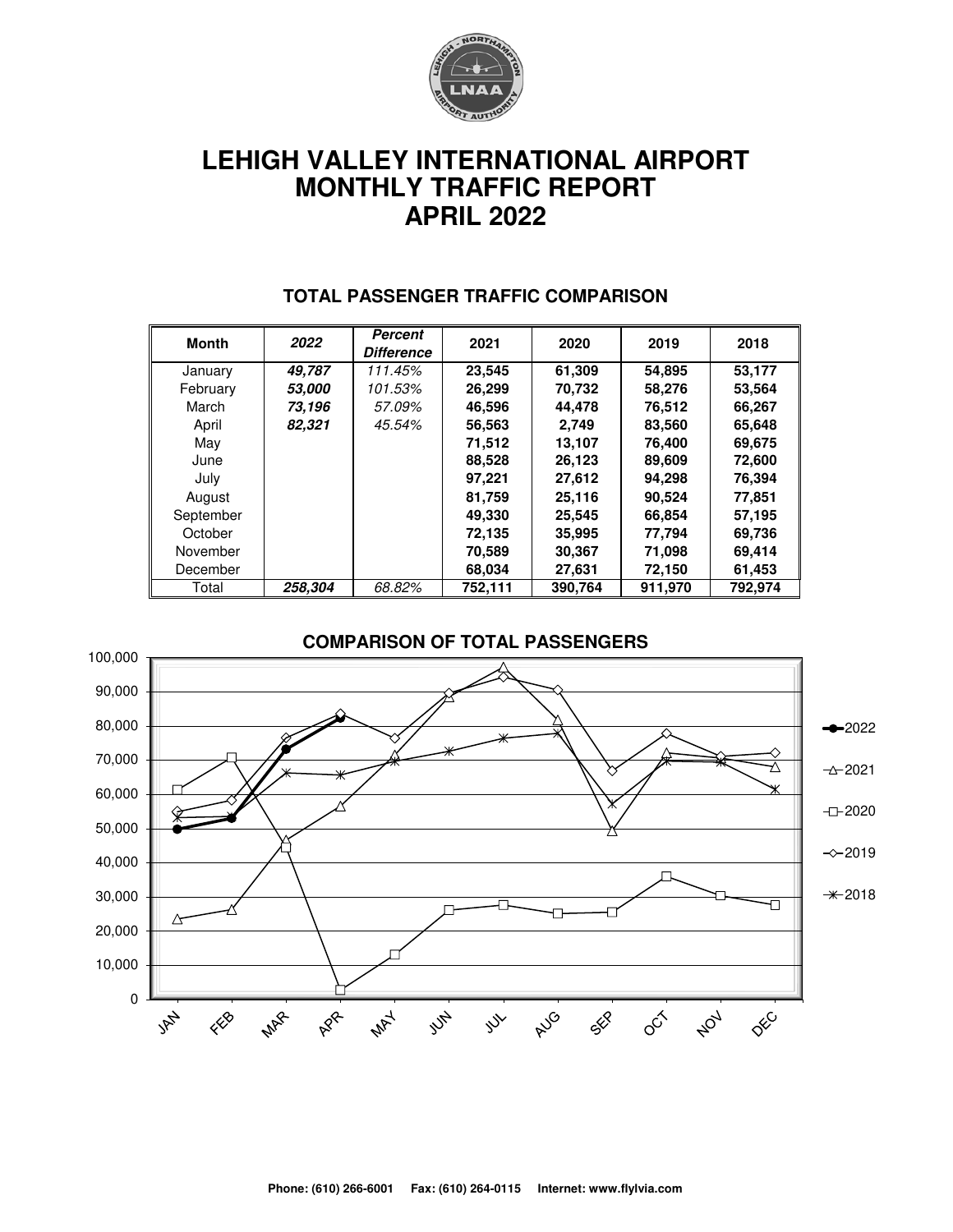#### **LEHIGH VALLEY INTERNATIONAL AIRPORT (ABE) MONTHLY TRAFFIC REPORT APRIL 2022**

|                                                  |                        | <b>APRIL</b>            |                               |                                     | YEAR-TO-DATE             |                          |                               |                                     |
|--------------------------------------------------|------------------------|-------------------------|-------------------------------|-------------------------------------|--------------------------|--------------------------|-------------------------------|-------------------------------------|
|                                                  | 2022                   | 2021                    | <b>Increase</b><br>(Decrease) | <b>Percent</b><br><b>Difference</b> | 2022                     | 2021                     | <b>Increase</b><br>(Decrease) | <b>Percent</b><br><b>Difference</b> |
| <b>MAJOR AIRLINES:</b><br>Passengers<br>Enplaned | 0                      | 0                       | 0                             | N/A                                 | 0                        | 0                        | 0                             | N/A                                 |
| Deplaned                                         | 0                      | 0                       | 0                             | N/A                                 | 0                        | 0                        | 0                             | N/A                                 |
| Sub-total<br><b>REGIONAL AIRLINES:</b>           | 0                      | 0                       | 0                             | N/A                                 | 0                        | $\Omega$                 | 0                             | N/A                                 |
| Passengers<br>Enplaned                           | 40,806                 | 27,505                  | 13,301                        | 48.36%                              | 129,070                  | 76,414                   | 52,656                        | 68.91%                              |
| Deplaned                                         | 41,515                 | 29,058                  | 12,457                        | 42.87%                              | 129,234                  | 76,589                   | 52,645                        | 68.74%                              |
| Sub-total                                        | 82,321                 | 56,563                  | 25,758                        | 45.54%                              | 258,304                  | 153,003                  | 105,301                       | 68.82%                              |
| <b>TOTAL PASSENGERS</b>                          | 82,321                 | 56,563                  | 25,758                        | 45.54%                              | 258,304                  | 153,003                  | 105,301                       | 68.82%                              |
| CARGO:<br>Enplaned<br>Deplaned                   | 7,811,012<br>7,574,096 | 8,946,495<br>10,468,238 | (1, 135, 483)<br>(2,894,142)  | $-12.69%$<br>$-27.65%$              | 34,992,811<br>33,914,494 | 33,084,856<br>35,716,525 | 1,907,955<br>(1,802,031)      | 5.77%<br>$-5.05%$                   |
| <b>TOTAL CARGO</b>                               | 15,385,108             | 19,414,733              | (4,029,625)                   | $-20.76%$                           | 68,907,305               | 68,801,381               | 105,924                       | 0.15%                               |
| <b>CUSTOMS:</b><br>Entries                       | 14                     | 8                       | 6                             | 75.00%                              | 42                       | 19                       | 23                            | 121.05%                             |

### **MONTHLY AIRCRAFT ACTIVITY**

The FEDERAL AVIATION ADMINISTRATION AIR TRAFFIC CONTROL TOWER at LVIA recorded the following aircraft take-offs and landings for the month:

|                          | <b>APRIL</b> |       |                               |                                     | YEAR-TO-DATE |        |                               |                                     |  |  |
|--------------------------|--------------|-------|-------------------------------|-------------------------------------|--------------|--------|-------------------------------|-------------------------------------|--|--|
|                          | 2022         | 2021  | <b>Increase</b><br>(Decrease) | <b>Percent</b><br><b>Difference</b> | 2022         | 2021   | <b>Increase</b><br>(Decrease) | <b>Percent</b><br><b>Difference</b> |  |  |
| Major Airlines           | 1.020        | 1,020 |                               | $0.00\%$                            | 3.888        | 3,293  | 595                           | 18.07%                              |  |  |
| <b>Regional Airlines</b> | 653          | 698   | (45)                          | $-6.45\%$                           | 2.165        | 2,367  | (202)                         | -8.53%l                             |  |  |
| <b>General Aviation</b>  | 2,487        | 2,925 | (438)                         | $-14.97%$                           | 9.196        | 9,402  | (206)                         | $-2.19%$                            |  |  |
| Military                 | 40           | 89    | (49)                          | $-55.06\%$                          | 176          | 231    | (55)                          | $-23.81%$                           |  |  |
| Total Itinerant          | 4,200        | 4,732 | (532)                         | $-11.24%$                           | 15,425       | 15,293 | 132                           | 0.86%                               |  |  |
| <b>Total Local</b>       | 2,573        | 2,339 | 234                           | 10.00%                              | 9,277        | 5.961  | 3,316                         | 55.63%                              |  |  |
| <b>TOTAL OPERATIONS</b>  | 6,773        | 7,071 | (298)                         | $-4.21%$                            | 24,702       | 21,254 | 3.448                         | 16.22%                              |  |  |